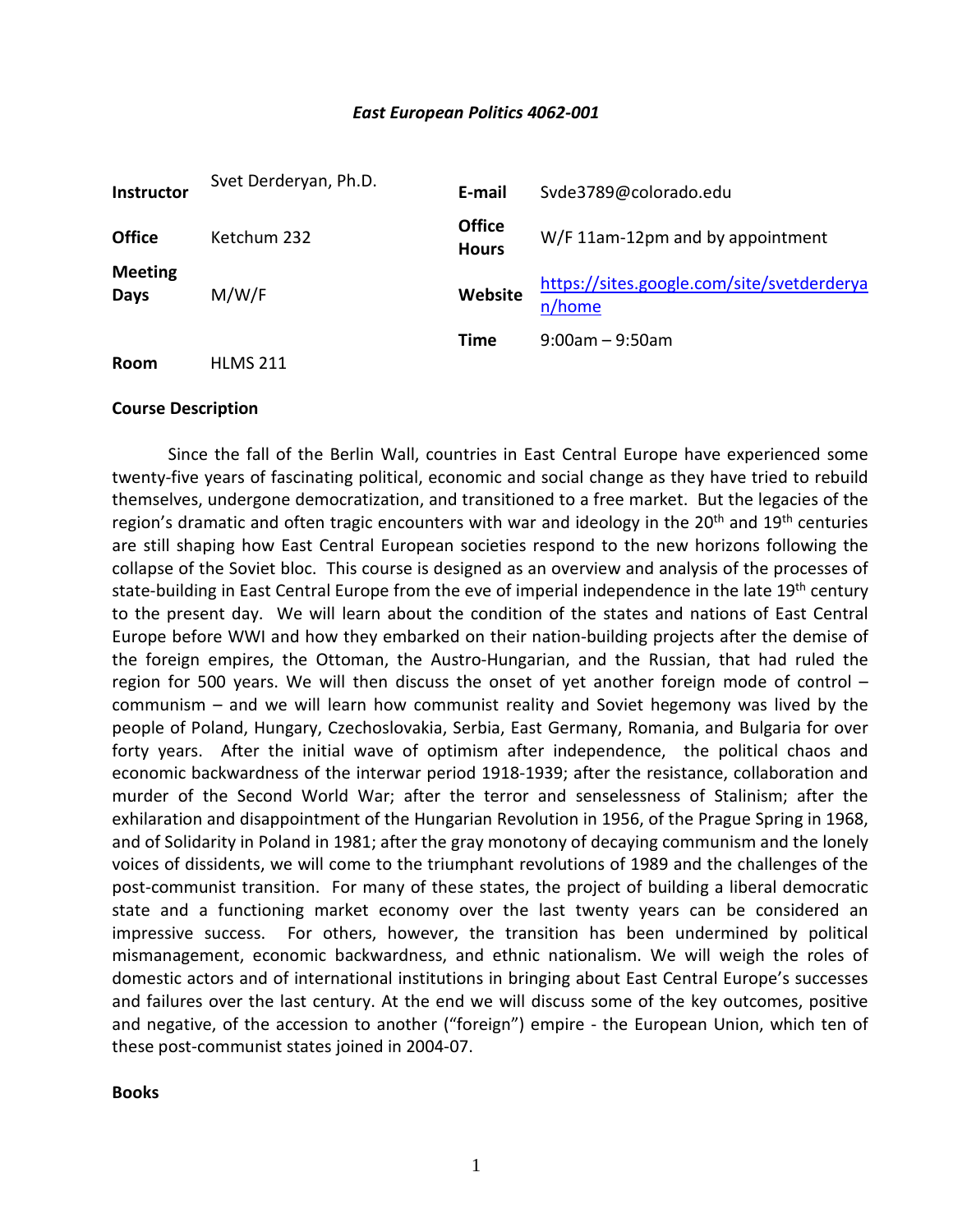These are available for purchase at the Student Stores.

Thomas W. Simons, *Eastern Europe in the Postwar World*, Second Edition (New York: St. Martin's Press, 1993).

Milada Anna Vachudova, *Europe Undivided: Democracy, Leverage and Integration After Communism* (Oxford: Oxford University Press, 2005).

Gale Stokes, *From Stalinism to Pluralism* (Oxford: Oxford University Press, 1996). (Recommended)

## **Readings**

All required readings, other than the main texts, have been posted on d2l. All readings from Stokes are *only* recommended. There are other recommended readings in select weeks.

# **Course Requirements**

Participation and Attendance: 10% Midterm Exam: 30% Presentations: 10% Four response entries: 20% Final Paper: 10% Final Exam: 20%

## **ASSIGNMENTS:**

# **Four reaction entries (5% each for a total of 20%)**

The class will feature a number of documentaries and a couple of fictional movies pertaining to the topics that we will discuss. You are expected to write 4 short (between 1/2 and 1 page single-spaced) reaction entries connecting your impressions from a specific documentary or movie with the class readings. These movies and documentaries serve two important goals – to provide access to primary witnesses and documents related to the topics and issues of discussion and to show how the events and processes we focus on affected the very lives of the people and societies involved at the time. You will submit these in a single word document on Nov 9<sup>th</sup> or earlier as soon as you have completed four reaction entries.

## **Presentations**

In groups of 2-4 you will be expected to give a 8 min presentation on **one** post-communist country of your choosing and analyze how: 1) its transition to democracy from 1990 to 2004 and 2) its accession to the EU (after 2004) has affected the country in two areas related to state-building, namely the quality of democracy and economic opportunity:

1) the strength of civil society (what impact does it have on governance, how well funded it is, what are the sources of funding, what are the mechanisms through which these organizations influence policy making, **how has the EU affected its ability to effect reform before and after accession**)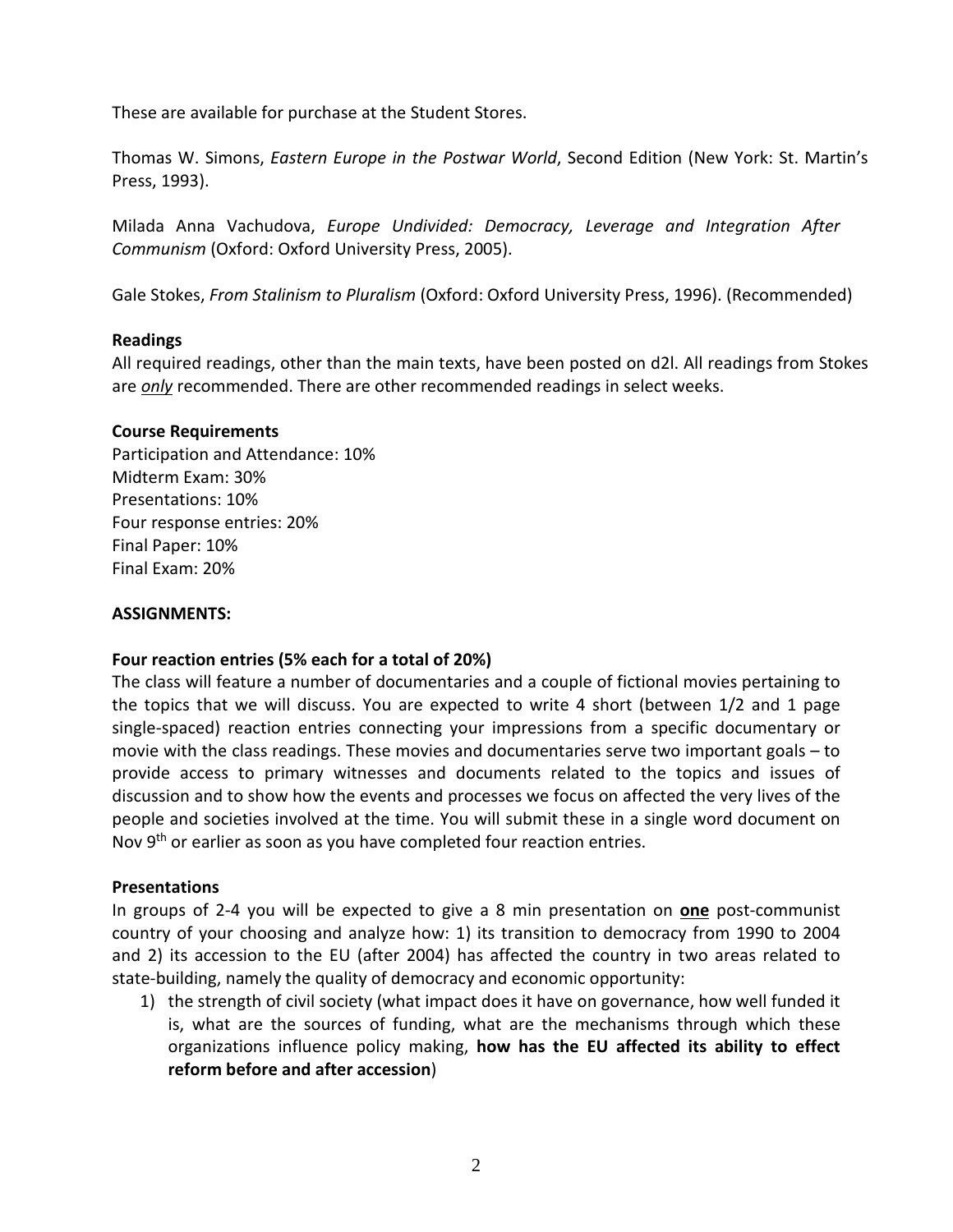2) attracting Foreign Direct Investment (how has it fared since the mid-1990s, what are the reasons for its rise and decline, what are the main drivers for FDI in the region, **how has the EU affected FDI inflows before and after accession**)

One group member will be responsible for emailing me and cc-ing his/her colleague in your group your PowerPoint on the day of your presentation. Each presenter should have no more than 2 slides with text (one on the situation in the pre-accession period (the 1990s) and one on the post-accession (after 2004)). Additional slides with pictures and graphs are allowed. The presentations will be 10% of your final grade.

Note: You should choose a country early on in the course and gather information from class readings, the library and the web, so you are prepared to give a good presentation. There is sign-up sheet online where you can indicate the country you have selected: https://docs.google.com/spreadsheets/d/1aF0yH6DAhJTmTJLPbYAs5- SRSGkBPSWCPRaKbTgyycY/edit#gid=0

# **Midterm**

The midterm will consist of short answer questions. It will be closed book, and it will take place in class.

# **Final Paper**

There will be a final paper (6-8 pages) due on the last day of classes. For an Eastern European country of your choice, examine what set of institutions, political and/or economic, have been responsible either for its growth and democratic consolidation or for its inefficiency and instability since the end of the old order.

# **Original Work + Honor Code**

It is expected that all work you do in this course represents original work not previously or simultaneously handed in for credit in another course. All work for this course falls under the University's Honor Code.

# **Evaluation and Assignments**

I expect that students come to class prepared to the extent that they can make substantial contributions to class discussions. I further expect students to show up to every session and on time.

If a student misses more than three days of classes, the final grade will be reduced by a full grade for every session missed after the initial three days.

Late submission of assignments will be accepted but with a penalty that will be determined by the instructor on a case-by-case basis. There are no make-up exams.

Exceptions to all rules are only made for health or disability reasons which must be documented in writing.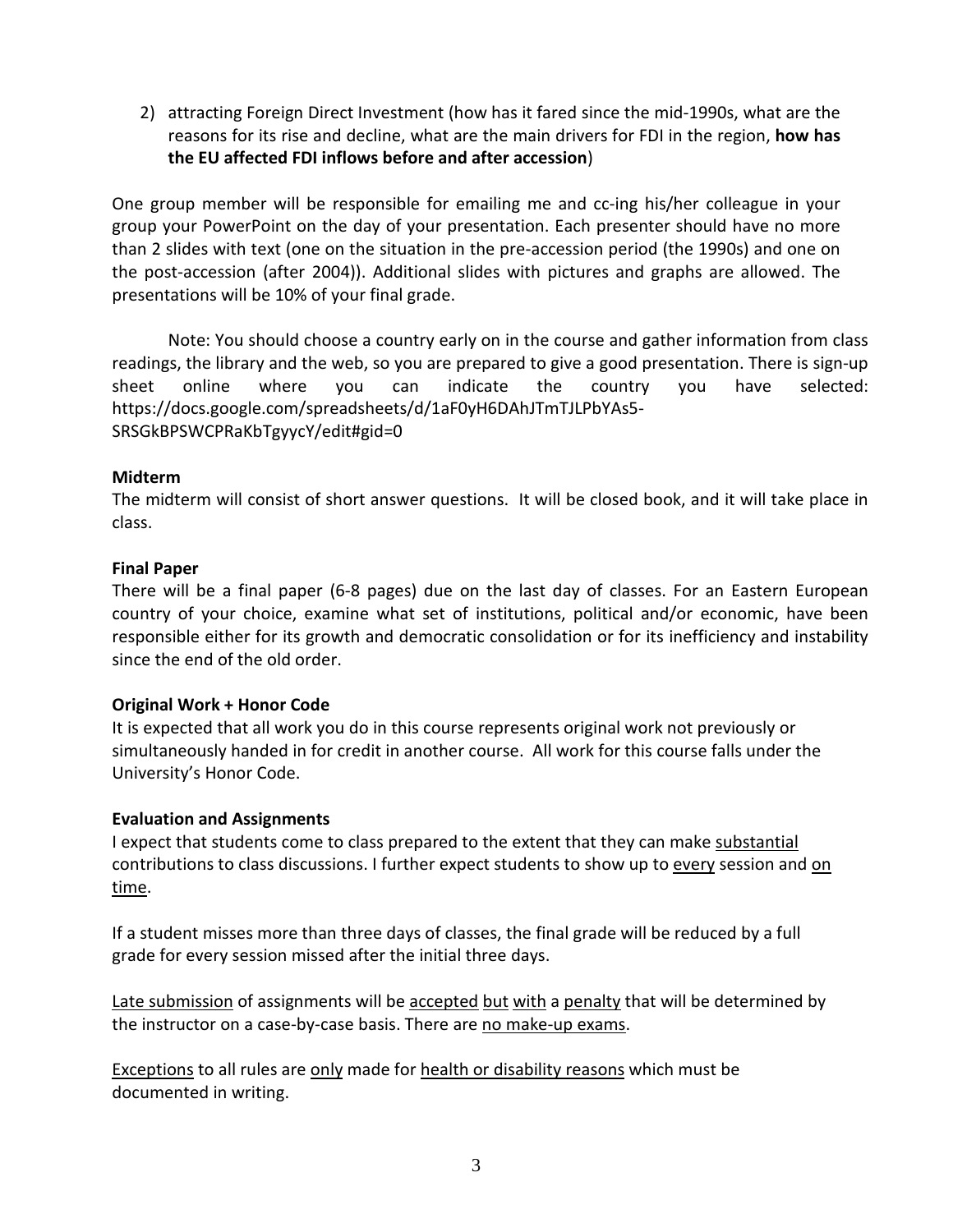|  |  |  |  | I will grade your work on the following (standard) scale. |  |  |
|--|--|--|--|-----------------------------------------------------------|--|--|
|  |  |  |  |                                                           |  |  |

|              |                                                                     | $B+$ |  | $87-89$ $C+ 77-79$ $D+$ | $67-69$ |  |
|--------------|---------------------------------------------------------------------|------|--|-------------------------|---------|--|
| $\mathbf{A}$ | $94-100$ <b>B</b> 83-86 <b>C</b> 73-76 <b>D</b> 63-66 <b>F</b> 0-59 |      |  |                         |         |  |
| $A-$         | $90-93$ <b>B</b> - $80-82$ <b>C</b> - $70-72$ <b>D</b> -            |      |  |                         | $60-62$ |  |

# **Accommodations**

If you qualify for accommodations, please see me at the beginning of the quarter so that the issue may be addressed in accordance to University policy. If you have any potential scheduling conflicts due to religious observances, please see me to two weeks prior to the date in question.

# **COURSE SCHEDULE**

Aug 27

Introduction

Aug 29

# **The Rise and fall of the medieval states of Eastern Europe**

Simons, Chapter One "The Roots," pp. 1-16.

# Aug 31

# **The end of Empires: building multi-ethnic states amidst A World War and a Great Depression**

Simons, Chapter Two, "Independence and Destruction, 1918-41," pp. 17-37.

# Sept 5+7+10

# **World War Two and the Communist Takeovers** (CNN Documentary Comrades)

Simons, Chapter Three, "The War and the Victors, 1939-48: Trial by Fire," pp. 38-57.

Stokes, The Stalinist Moment: Yalta, pp. 10-32.

- 1. Report of the Crimea Conference, TBA11, 1945
- 2. The Yalta Negotiations
- 3. Poland at the Teheran Conference
- 4. The Percentages Agreement, Winston S. Churchill, October 9., 1944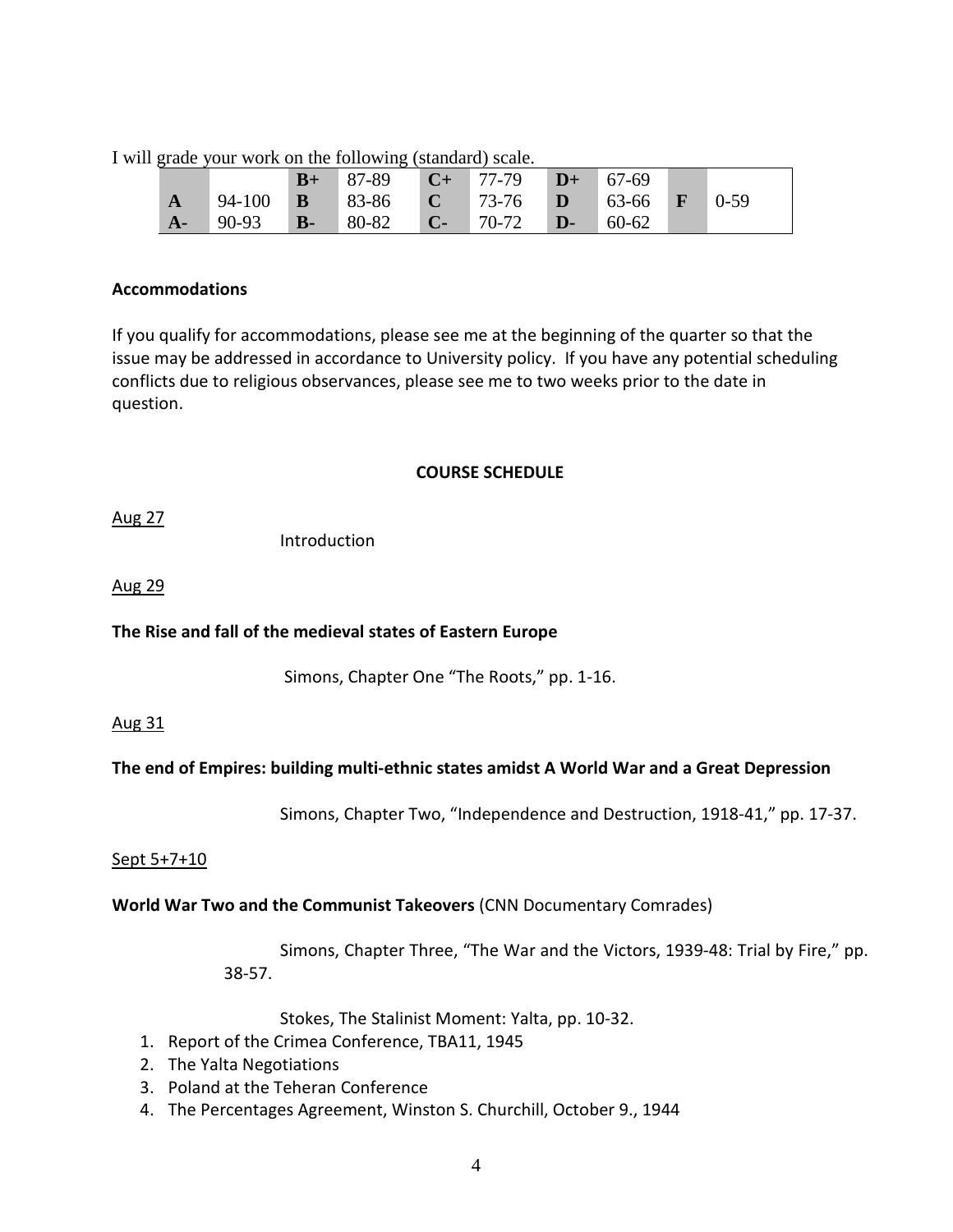## Sept 12+14

## **Stalinism: the building of industrial economies** (CNN Documentary Reds)

Simons, Chapter Four, "High Stalinism: Trial by Ice, 1949-1953," pp. 58-84.

Stokes, Stalinists, pp. 43-56, and The Purge Trials, pp. 66-77.

- 7. The Case for Stalinism
- 8. Czeslaw Milosz, "Ketman" (1951) from *The Captive Mind.*
- 10. The Trial of Laszlo Rajk (1949)
- 11. The Slansky Trial

## Sept 17+19+21

## **De-Stalinization and the Hungarian Revolution** (CNN Documentary After Stalin)

Simons, Chapter Five, "De-Stalinization, 1953-1956,"

pp. 85-105.

Stokes, The Hungarian Revolution, pp. 81-93, The Clerks, pp. 137-49.

- 12. Imre Nagy, "Reform Communism," (1955-56) from *On Communism*.
- 22. Leszek Kolakowski, "The Debate of the Clerks," (1957) from *Toward a marxist Humanism.*

## Sept 24+26+28

**The push toward autonomy: Attempts to Reform Communism and The Prague Spring** (CNN Documentaries Red Spring)

> Simons, Chapter 6, "The Iron Ring, 1956-1968," and "The Personality of the Old Regime," pp. 106-142. (recommended)

## Oct 1+3

## **Symbols of the Cold War: The Berlin Wall**

CNN Documentary - The Wall – class discussion https://www.youtube.com/watch?v=1uapVCH6hjU

## **Living in an authoritarian reality**

BBC Documentary - The Lost World of Communism – class discussion <https://www.youtube.com/watch?v=3dFdKjhgt3k>

## **Sex under Communism**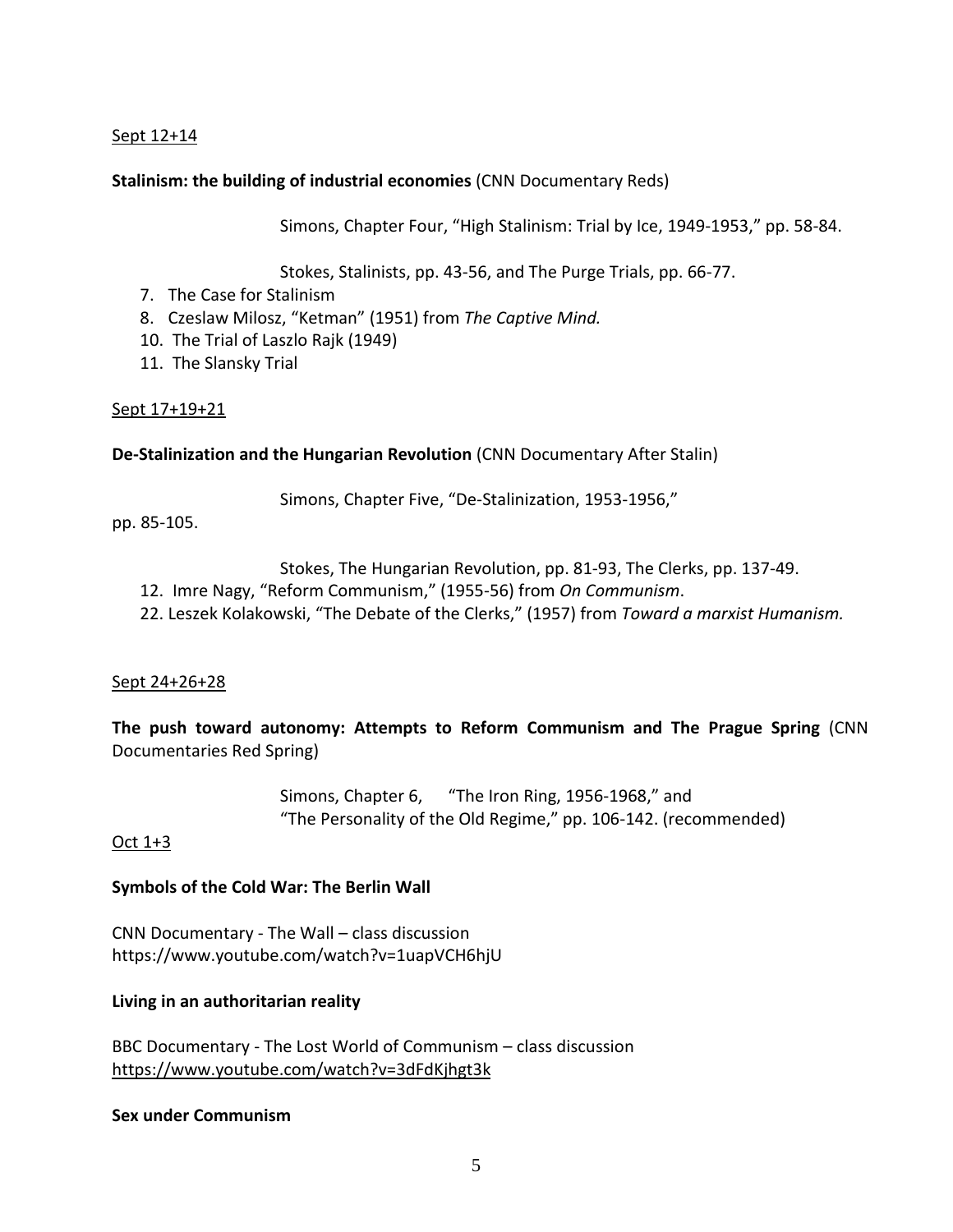"Why women had better sex under socialism?" Kristen Ghodsee. 2017. << [https://www.nytimes.com/2017/08/12/opinion/why-women-had-better-sex-under](https://www.nytimes.com/2017/08/12/opinion/why-women-had-better-sex-under-socialism.html)[socialism.html>](https://www.nytimes.com/2017/08/12/opinion/why-women-had-better-sex-under-socialism.html)>

# Oct 5

# **Normalization, Goulash Communism, and Antipolitics** (CNN Documentary StarWars)

Simons, Chapter 7, "Goulash Communism, 1968-1980," pp. 143-170.

Stokes, The Prague Spring and The Brezhnev Doctrine, pp. 122-132.

- 20. Ludvik Vaculik, "Two Thousand Words," (1968).
- 21. Leonid Brezhnev, "The Brezhnev Doctrine" (1968).

Stokes, Ethics and Antipolitics, pp. 167-180.

- 28. Vaclav Havel, "The Power of the Powerless" (1979).
- 29. Gyorgy Konrad, "Antipolitics" (1984).

# Oct 8+10+12

**The Return to Politics 1980-87 and the scent of freedom** (CNN Documentary StarWars)

Simons, Chapter 8, "The Return to Politics, 1980-1987," pp. 171-198.

Stokes, Solidarity, Central Europe and The Return of Solidarity, pp. 204-231.

- 34. The Gdansk Agreement (1980).
- 35. Solidarity's Program (1981).
- 36. Jaruzelski Declares Martial Law (1981).
- 37. Milan Kundera "The Tragedy of Central Europe" (1984).
- 38. Adam Michnik, "Letter from Gdansk Prison" (1985).
- 39. Tadeusz Mazowiecki, "A Solidarity Government Takes Power" (1989).

# Oct 15+17+19+22

**The Revolutions of 1989: the dream to reclaim the state's destiny** (CNN Documentary The Wall comes Down)

Simons, Chapter 9, "The Road to 1989," pp. 199-225.

Stokes, The Revolutions of 1989, pp. 242-254.

43. Vaclav Havel, New Year's Day Speech 1990

# Oct 24 **Midterm Exam**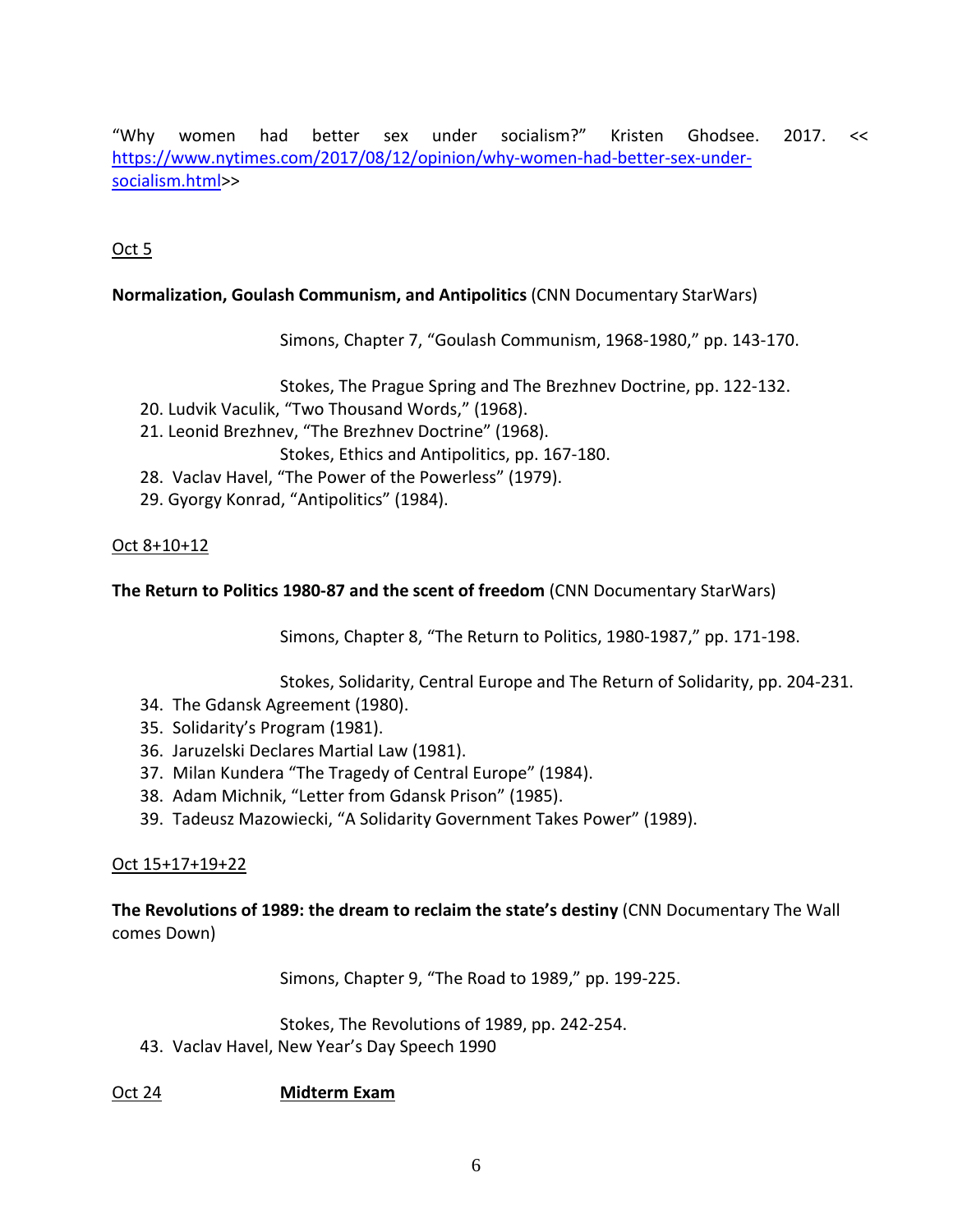## Oct 26+29+31+2

## **Creativity and Romance in a State-controlled Society** (The Lives of Others)

Darton, R. 1991. "The Stasi Files." In *Berlin Journal*. New York: Norton, 129-137.

## Nov 5+7+9

## **Building liberal and illiberal states – challenges and opportunities**

#### **Reaction Papers Due**

Vachudova, *Europe Undivided,* Introduction Vachudova, *Europe Undivided,* Chapters 1 + 2

Final Paper and Presentation Guidelines

#### Nov 12+14+16

Vachudova, *Europe Undivided,* Chapters 3 + 4 "In the Nick of Time: Survey of EU enlargement." *The Economist* (28 Mar 2008). (recommended)

Nov 26 The Long Revolution: https://www.youtube.com/watch?v=iYzp778OEyo

## Nov 28+30

Presentations (Bulgaria, Romania, Slovakia, Slovenia, Czech Republic Poland, Hungary, Estonia, Latvia, Lithuania)

## Dec 3+5+7+10

## **The Enlargement of the European Union and the effects on the states and societies of CEE**

## **Attempts to build Civil Society in CEE**

Boerzel and Buzogany (2010). Governing EU accession in transition countries: The role of non-state actors. Acta Politica Volume 45, Issue 1-2

## **Accession effects on economic and financial markets**

Gray, Julia (2009). "International Organization as a Seal of Approval: European Union Accession and Investor Risk." American Journal of Political Science, Vol. 53, No. 4, October 2009, Pp. 931–949

- Dec 12 **Review. Final Paper Due**
- Dec 19 **Final Exam 1:30pm-4:00pm**